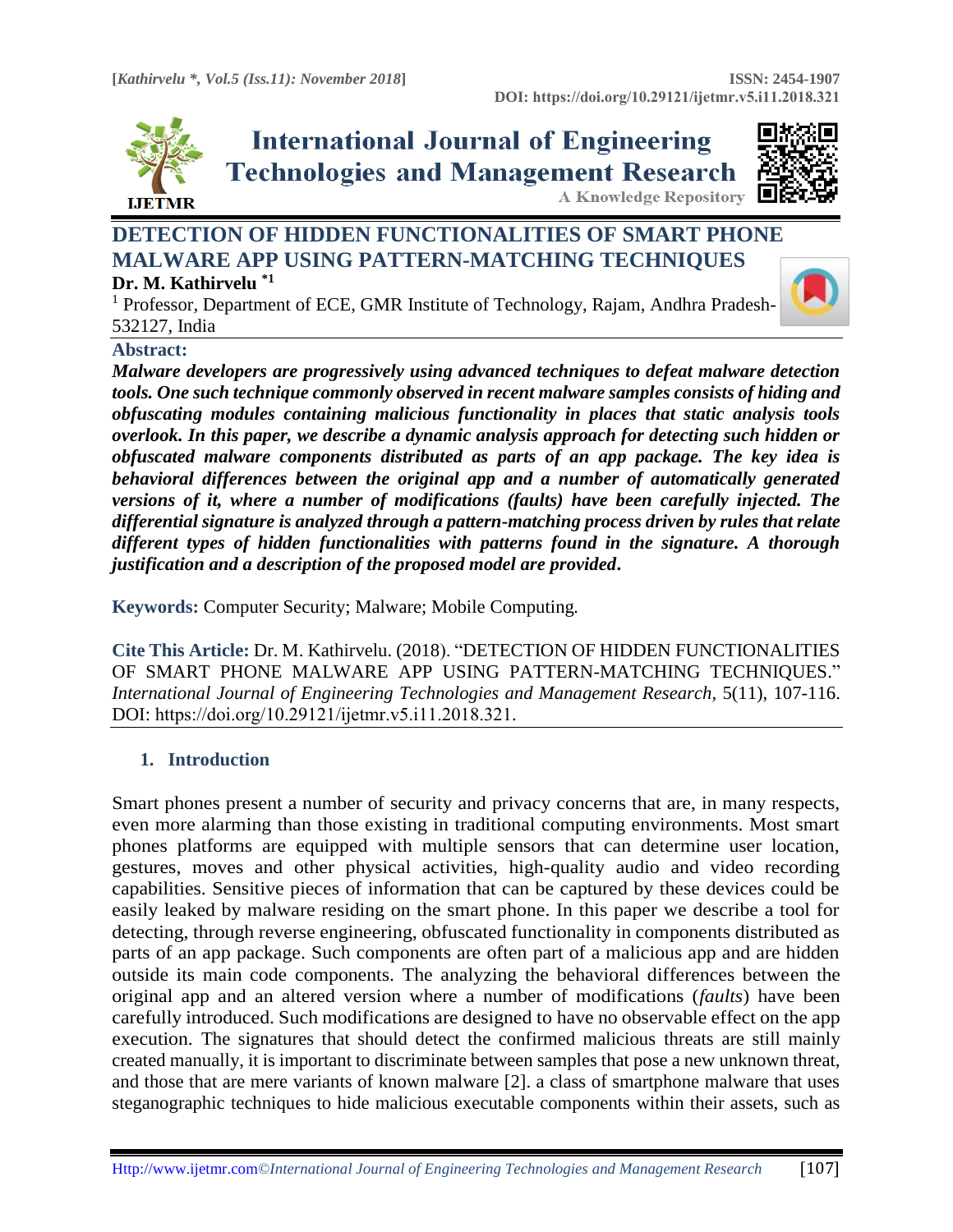documents, databases, or multimedia files [8]. The fundamental deficiency in the pattern-matching approach to malware detection is that it is purely syntactic and ignores the semantics of instructions. In this paper, malware detection algorithm addresses this deficiency by incorporating instruction semantics to detect malicious program traits [4]. A lightweight method for detection of Android malware that enables identifying malicious applications directly on the smartphone [1]. A system that addresses this problem by relying on stochastic models of usage and context events derived from real user traces [9].

It has two differentiated major components: fault injection and differential analysis. The first one takes an entire package of candidate app as input and generates a fault-injected one. This is done by first extracting all components in the app and then identifying those suspicious of containing obfuscated functionality. Such identification is done by comparing specific statistical features of the component's contents with a predefined model for each possible type of resource (i.e., code, pictures and video, text files, databases, etc.). Faults are then injected into candidate components, which are subsequently repackaged, together with the unaltered ones, into a new app. This process admits simultaneous injection of different faults into different components and it is driven by a search algorithm that attempts to identify where the obfuscated functionality is hidden. Both the original and the fault-injected apps are then executed under identical conditions and their behavior is monitored and recorded in the form of form of two behavioral signatures. Such signatures are merely sequential traces of the activities executed by the app, such as for example opening a network connection, sending or receiving data, loading a dynamic component, sending an SMS, interacting with the file system, etc. Many mobile malware prevention techniques are ported from desktop or laptop computers. However, due to the uniqueness of smartphones [10], such as multiple-entrance open system, platform-oriented, central data management, vulnerability to theft and lost, etc., challenges are also encountered when porting existing anti-malware techniques to mobile devices. These challenges include, inefficient security solutions, limitations of signaturebased mobile malware detection, lax control of third party app stores, and uneducated or careless users, etc.

An attacker may spoof the "Caller ID" and pretend to be a trusted party. Researchers also demonstrated how to spoof MMS messages that appeared to be messages coming from 611, the number the carriers use to send out alerts or update notifications [11]. Further, base stations could be spoofed too [5]. The differential signature is finally matched against a rule-set where each rule encodes a relationship between the type of presumably hidden functionality and certain patterns in the differential signature.

### **2. Differential Fault Analysis Model**

This section explains the theoretical background used for:

- Inject faults into apps;
- Represent behavioral differences between apps;
- Deduce properties from such behavioral differences considering injected faults and observed differences.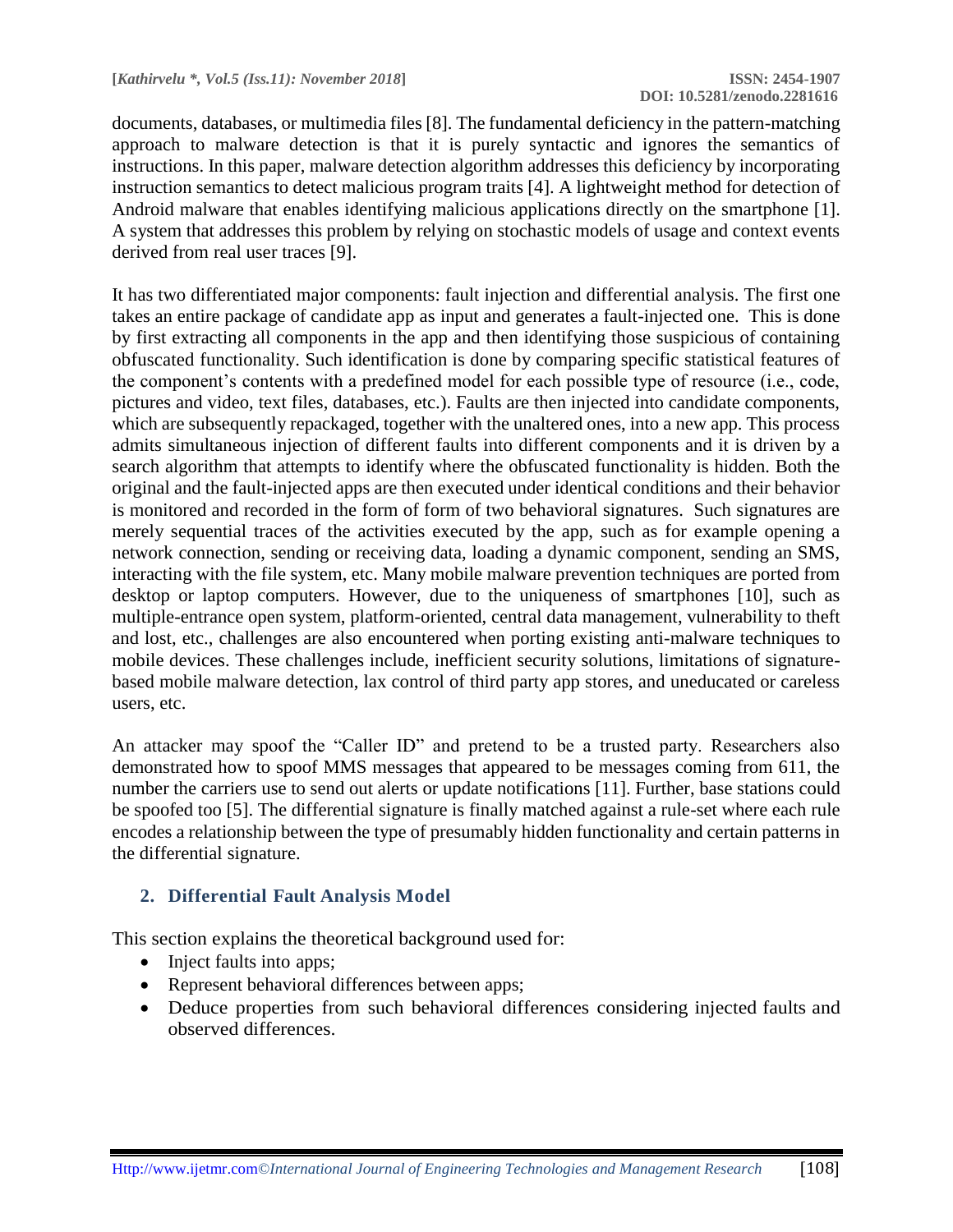### **2.1. Fault Injection Model**

An app *P* can be seen as a collection of components

$$
P = \{c_1, c_2, \dots, c_k\}.\tag{1}
$$

A component can be composed of a number of classes (i.e., code), but also other resources that are dynamically accessed, such as for example asset files. Components have a type, such as for example code, picture, video, database, etc. A type function  $\tau$  (*c*) can be defined that returns the type of component *c*. Faults are then injected into candidate components, which are subsequently repackaged, together with the unaltered ones, into a new app [7]. The propagation of a fault through to an observable failure follows a well defined cycle. When executed, a fault may cause an error, which is an invalid state within a system boundary [7]. Most smartphone Trojans are related to activities such as recording calls, instant messaging, finding a location via GPS, or forwarding call logs and other vital data. According to [6], Smart Message System Trojans comprise a large category of mobile malware that run in an application's background and send SMS messages to a premium rate account owned by an attacker.

Fault conditions can be injected into an app by altering one or more of its components. If C is the set of all possible app components, a Fault Injection Operator (FIO) is a transformation.

$$
\Psi^c \vec{\boldsymbol{i}} : 2^C \to 2^C
$$
  
\n
$$
\Psi^c \vec{\boldsymbol{i}} (P) = P \setminus \{c \vec{\boldsymbol{i}}\} U \setminus \Psi(c \vec{\boldsymbol{i}}).
$$
\n(2)

That is, <sup>Ψ</sup>*ci* (*P*) returns a modified version of P *where* component ci has been replaced by Ψ(*ci*). Depending on the functionality of *c* and on the nature of the modifications introduced by Ψ, replacing *c* by Ψ(*c*) may (or may not) translate into observable differences in the execution of *P*.

In this paper, restrict to FIOs that make alterations to data components only, not to instructions. Data components include the value of variables found in the code and also asset files such as databases, pictures, audio and video files.

### **2.2. Modeling Differential Behavior**

A key task in our system is the analysis of the behavioral differences between an original app and a slightly modified version of it after applying a FIO. Model to represent traces of activities and differences between such traces are given below.

### **2.3. Behavioral Signatures**

An app interacts with the platform where it is executed by requesting services through a number of system calls. These define an interface for apps that need to read/write files, send/receive data through the network, place a phone call, etc. In some cases, there will be a one-to-one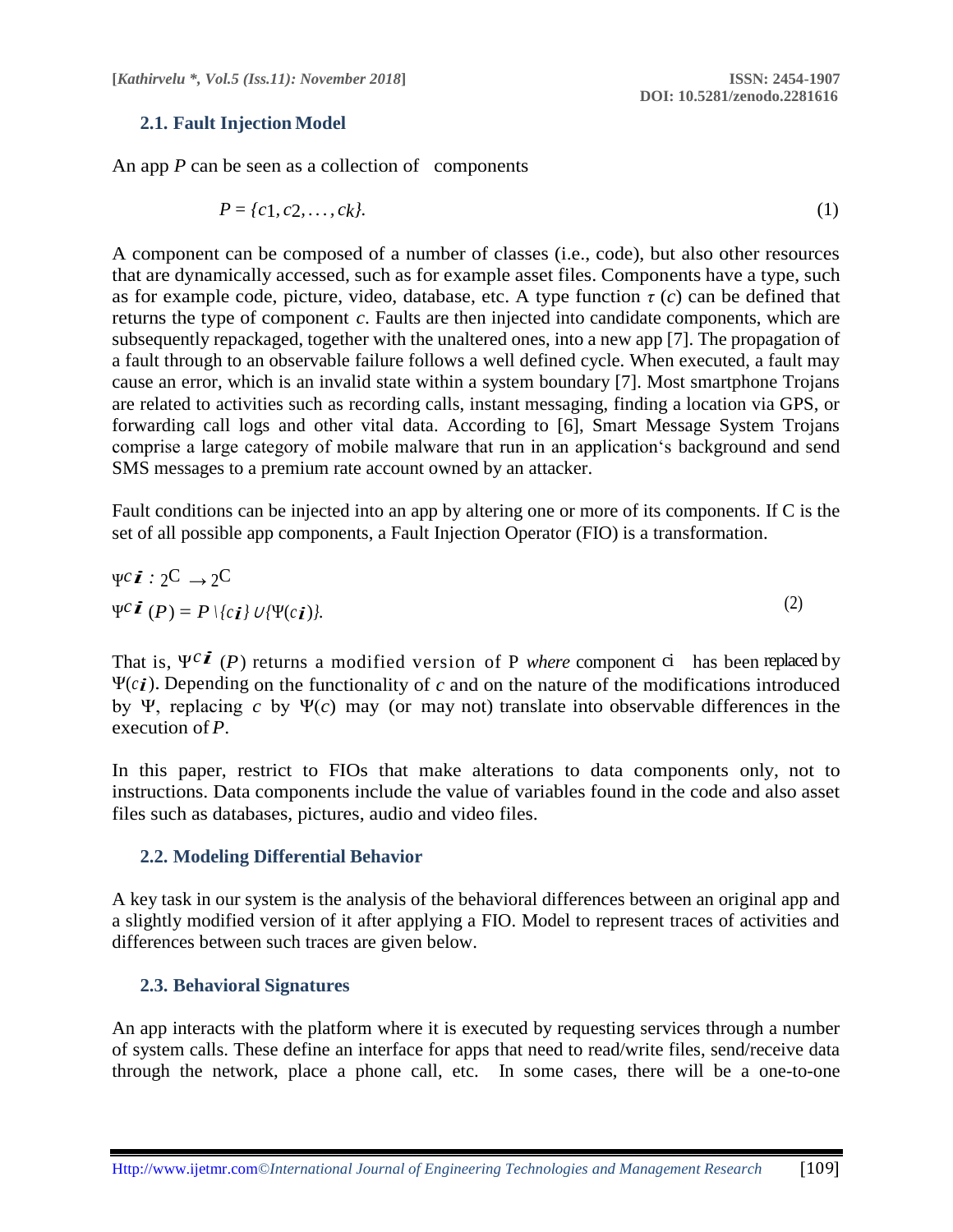correspondence between a behavioral activity and a system call, while in others a behavioral activity will encompass a sequence of system calls executed in a given order. It is assumed that

$$
A = \{a1, a2, ..., an\}
$$
 (3)

is a set of all relevant and observable activities an app can execute. The execution flow of an app P may follow different paths depending on its inputs.

### **2.4. Differential Signatures**

We are interested in analyzing the differences between two observed behaviors given by their respective behavioral signatures. We approach this problem as one of string-to- string correction, where differences are represented as the minimum number of edits operations needed to transform one signature into the other. Given a behavioral signature  $\sigma = (s_1, s_2, \ldots, s_n)$ , we define the next three families of signature. Smartphone also feature high-quality audio and video recording capabilities. Sensitive pieces of information that can be captured by these devices could be easily leaked by malware residing on the Smartphone. Even apparently harmless capabilities have swiftly turned into a potential menace. For example [8], access to the accelerometer or the gyroscope can be used to infer the location of screen taps and, therefore, to guess what the user is typing (e.g., passwords or message contents). Most smartphone Trojans are related to activities such as recording calls, instant messaging, finding a location via GPS, or forwarding call logs and other vital data. According to [6], Smart Message System Trojans comprise a large category of mobile malware that run in an application's background and send SMS messages to a premium rate account owned by an attacker.

### **3. Differential Fault Analysis of Obfuscated Apps**

There are two differentiated major blocks:

The first one generates a number of fault-injected apps. This process is carried out by first extracting all app components and identifying those of interest (CoIS3), i.e., those components suspicious of containing hidden functionality. An iterative process then selects candidate CoIs and injects faults into them. Both modified and unmodified components are then repackaged together into a new app.

The second block generates stimuli (user inputs and context) for both apps and executes them, generating a pair of behavioral signatures. The differential signature is then computed and matched against a database of patterns to identify the presence of hidden functionality.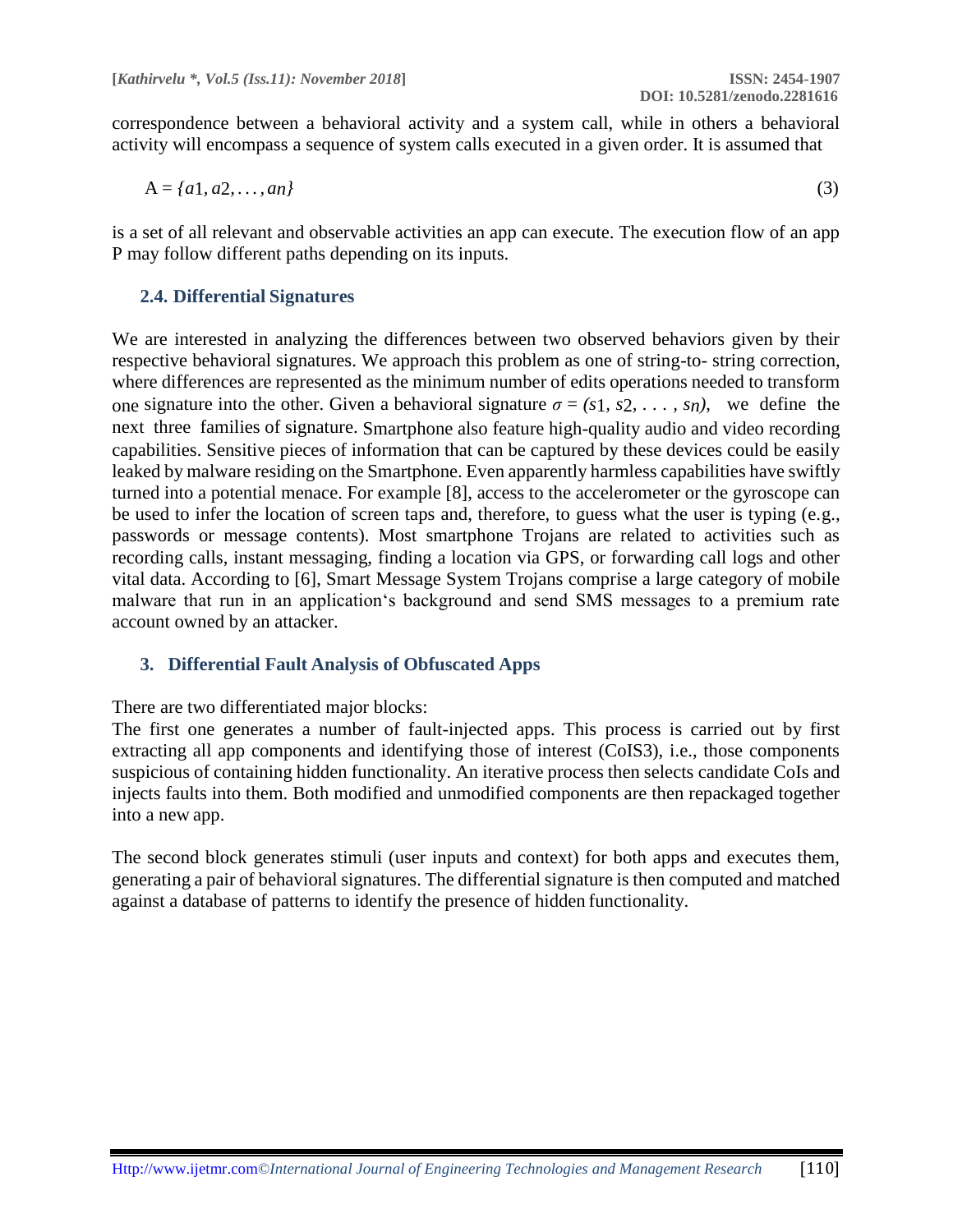

Figure 1: Architecture of Differential Fault Analysis*.*

### **3.1. Identifying Components of Interest**

The first step in the analysis of an app is identifying components of interest (CoIs), i.e., parts of an app suspicious of containing hidden functionality. Such components will be later fault injected according to some strategy in order to analyze the resulting behavior. We say that a component *c* of type  $\tau$  (*c*) in an app *P* is of interest if it does not fit a model  $M_{\tau}$  (*c*) defined for all components of type  $\tau(c)$ . In the current version measures statistical features only, such as for example the expected entropy, the byte distribution, or the average size. Such features are computed from a dataset of components of the same type, such as text files, pictures, code, etc. For each model *M*, we assume a Boolean function test (*c, M*) that returns true if *c* complies with *M*, and false otherwise. For example, if *M* is a byte distribution, then test (*c, M*) could be a goodness of fit test (e.g.,  $\chi^2$ ) between *M* and *c*'s byte distribution. More formally

$$
c \in \text{CoIS}(P) \Longleftrightarrow \text{test}(c, M_{\tau}(c)) = \text{false.} \tag{4}
$$

### **3.2. Generating Fault-injected Apps**

Components of interests identified in the previous stage are injected with faults and reassembled, together with the remaining app components, to generate a faulty app P0. This process can generate several fault-injected apps, as there are multiple ways of applying different FIOs to different components in the set of CoIs. Fault-injected apps are generated one at a time and sent for differential analysis. If no evidence of malicious behavior is found in the differential analysis, the fault injection process is invoked again to generate a different faulty app, and so on.

#### **Algorithm for obtaining CoIs from an app Input:**

App: *P* = *{c*1, *c*2, *. . . , ck}* Set of type normality models: *{M*1, *M*2, *· · ·, Mn}* Set of FIOs: *{*Ψ1, Ψ2, *· · ·,* Ψ*m}* Mode: normal/ exhaustive **Procedure:** CoIS *←*∅ **For each c** <sup>∈</sup> *P* **do if** [test  $(c, M_{\tau}(c))$  = false] or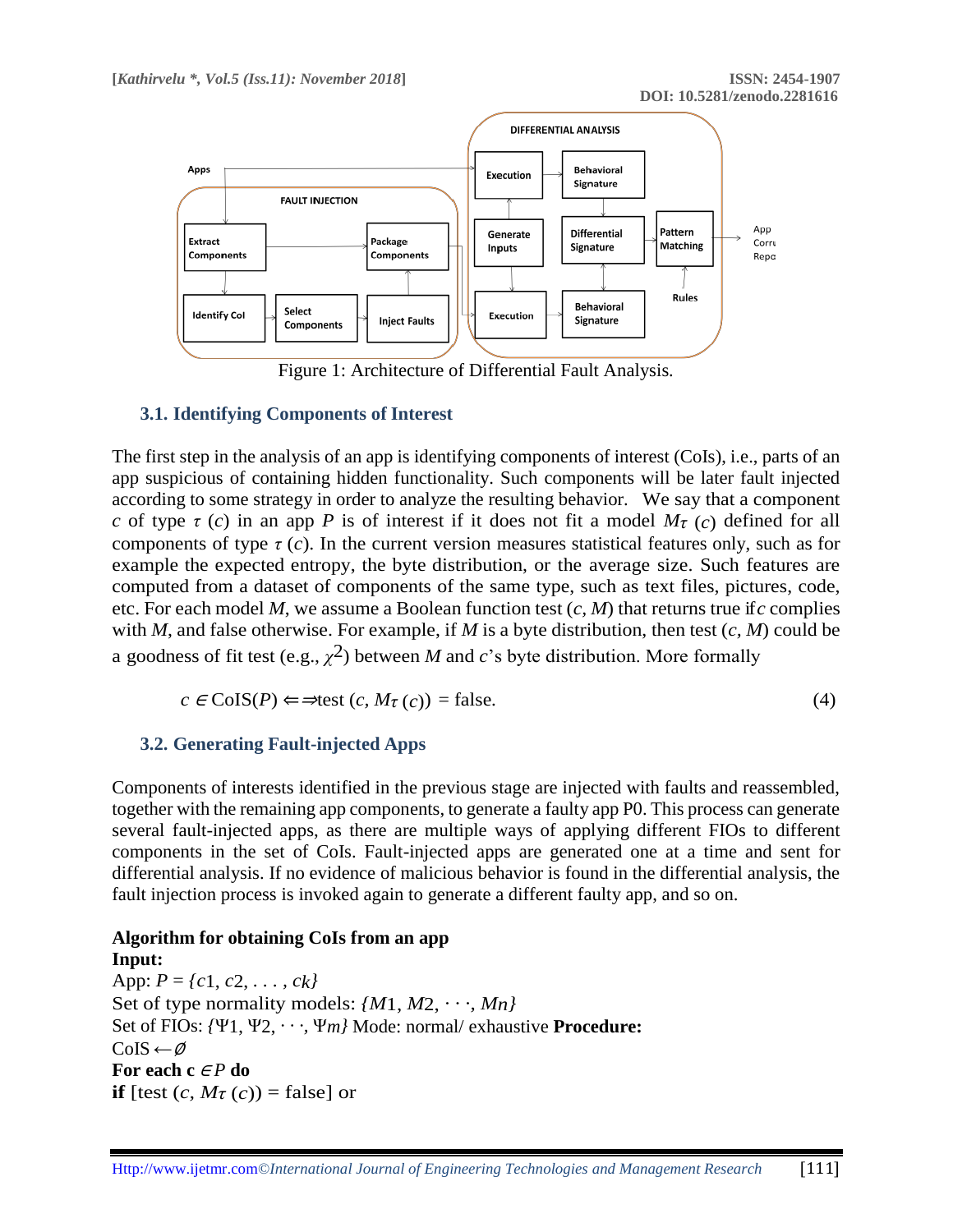$[(\text{mode} = \text{exhaustive}) \text{ and } (\exists \Psi i : \tau (\Psi i) = \tau (c))]$  then CoIS *←*CoIS <sup>∪</sup>*{c}* **return** CoIS

# **3.3. Applying Differential Analysis**

Differential analysis between a candidate fault-injected app and the original app is carried out. The process comprises the following steps:

Generate an appropriate usage pattern u and context to feed both apps and extract their behavioral signatures,  $\sigma[P(u|t)]$  and  $\sigma[P0(u|t)]$ . Both the original and the fault-injected app are tested under the same conditions and using the same inputs. Note that this assumes that the execution of an app is completely deterministic.

Generate the differential signature  $\Delta(\sigma[P(u|t)], \sigma[P(u|t)])$  from the behavioral signatures obtained above. Apply sequentially all rules Ri over

 $Δ(σ[P(u|t)], σ[P0(u|t)])$  and return those for which a match is obtained.

## **4. Prototype Implementation**

Prototype is implemented using Java and Python components and relies on a number of Android open source tools for specific tasks. App components are extracted using Androguard. After fault injection, components are repackaged into a modified app using Apk Tool. Monkey is used to generate a common sequence of events to interact with both the original app and the fault-injected app. These events should be generated specifically for each test to intelligently drive the GUI exploration i.e., to test code implementing different functionalities of the app. In its current version, uses Monkey to generate 5 classes of input events: activity launch, service launch, action buttons, screen touch, and text input.

Each app is then executed in a controlled environment using the stream of events generated above. For this purpose, we use Droidbox, a sandbox that allows monitoring various features related to the execution during a fixed, user-given amount of time. In order to generate behavioral signatures, it monitors the execution of 11 different activities:

- crypto: generated when calls to the cryptographic API are invoked
- net-open, net-read, net-write: associated with network I/O actitivites (opening a connection, receiving, and sending data)
- file-open, file-read, file-write: associated with file system I/O activities (opening, reading, and writing)
- sms, call: generated whenever a text message or a phone call is sent orreceived

# **4.1. COI Models**

**EXEFile Match:** This model analyzes components of type Dalvik Executable Format (DEXFileMatch), Application Package file format (APKFileMatch), and Executable and Linkable Format (ELFFileMatch), i.e.,

 $\tau(c)$  = hDEX, APK, ELFi. The model defined for these components is based on the magic number defined in the file header.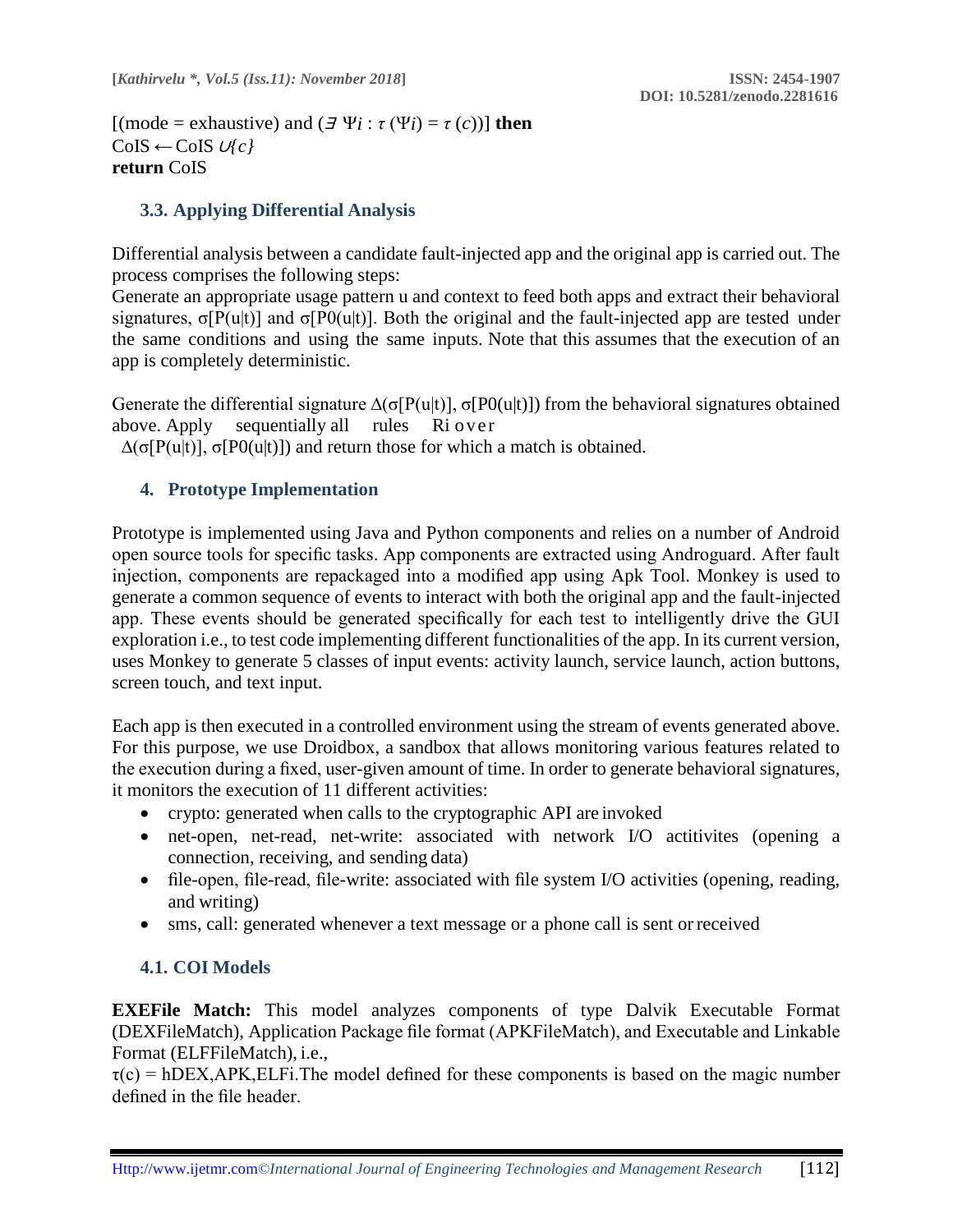**ImgFile Match:** This model analyzes components of type picture, such as PNG, JPG, or GIF images, i.e.,  $\tau(c) = hPNG, \dots$  JPGi. This model is based on the magic number defined in the file header

**Encrypted or Compressed Match:** This model matches any file whose entropy, measured at the byte level, exceeds a given threshold. In such a case, the file is considered to contain random or encrypted information and, therefore, is selected for fault analysis. We set the current threshold to 3.9. Such value was chosen after measuring the entropy of several files before and after being encrypted with DES.

**Extension Mismatch:** This model identifies files such that their magic numbers do not match the file extension. For instance, we found several APK files with DB extension and several encrypted files with JPG extension. We currently support two sub models: ImgFile Extension Mismatch and APKFile Extension Mismatch.

**Text Script Match:** This model analyzes components that match any ASCII text executable file, i.e.,  $\tau(c)$  = Script. This model is also based on the magic number defined in the file header. All CoIs described above are implemented in Python. The set can be easily extended to incorporate additional models by simply adding the corresponding module.

### **4.2. Differential Rules**

The basic set of differential rules incorporated is comprised of 9 rules shown in Table 1. It will apply to indistinguishable FIOs and cover the most common examples of obfuscated functionality: network activity, file activity, data leakage, SMS activity, hidden payloads, update attacks, cryptographic activity, cryptographic payloads, and generic hidden functionality. To reduce the complexity of the search space, all basic rules apply to indistinguishable FIOs. However, for the sake of completeness our implementation incorporates several distinguishable FIOs, and new rules can be further added to match them. For instance, given an app that incorporates a DEX program used to enhance photos taken from the camera, we can use a rule to check whether this CoI actually does just that or not. Thus, if after applying a FIO over this component the differential signature shows, for instance, changes in network activity, we may suspect that the CoI contained other functionality piggybacked on the DEX.

| <b>Name</b> | <b>Contains</b>                      | <b>Rule</b>                                                                                                                                                                                                                                                                                          |  |  |
|-------------|--------------------------------------|------------------------------------------------------------------------------------------------------------------------------------------------------------------------------------------------------------------------------------------------------------------------------------------------------|--|--|
| <b>RNBC</b> | <b>Network Behavior</b><br>Component | $\exists i$ 1: contains $\Delta(\sigma[P], \sigma[\Psi^c(P)])$ , Del-net-open $\vec{\imath}$ 1<br>contains $\Delta(\sigma[P])$ , $\sigma$ [YC]<br>$(P)$ ]),<br>$V \overline{\vec{u}} 2$ :<br>Delnet-read $i_1$                                                                                       |  |  |
| <b>RFBC</b> | <b>File Behavior Component</b>       | $\vec{\pi}$ 1: cont. $\Delta(\sigma[P], \sigma[\Psi^c(P)])$ , Del file – open $\vec{\tau}$ 1<br><i>V</i> $\vec{u}$ 2: contains $\Delta(\sigma[P], \sigma[\Psi^c(P)])$ , Delfile – read $\vec{\iota}$ 1<br>$V\vec{i}3$ : contains $\Delta(\sigma[P], \sigma[\Psi^c(P)])$ , Delfile - write $\vec{i}2$ |  |  |
| <b>RDLC</b> | Data Leak                            | $\exists i :$ contains $\Delta(\sigma[P], \sigma[\Psi^c(P)])$ , Delleak T                                                                                                                                                                                                                            |  |  |
| <b>RSBC</b> | <b>SMS</b> Behavior                  | $\vec{\pi}$ : contains $\Delta(\sigma[P], \sigma[\Psi^c(P)])$ , Delsms $\vec{\iota}$                                                                                                                                                                                                                 |  |  |
| <b>RPBC</b> | Payload                              | $\exists i :$ contains $\Delta(\sigma[P], \sigma[\Psi^c(P)])$ , Deldexload T                                                                                                                                                                                                                         |  |  |

Table 1: Basic indistinguishable differential rules implemented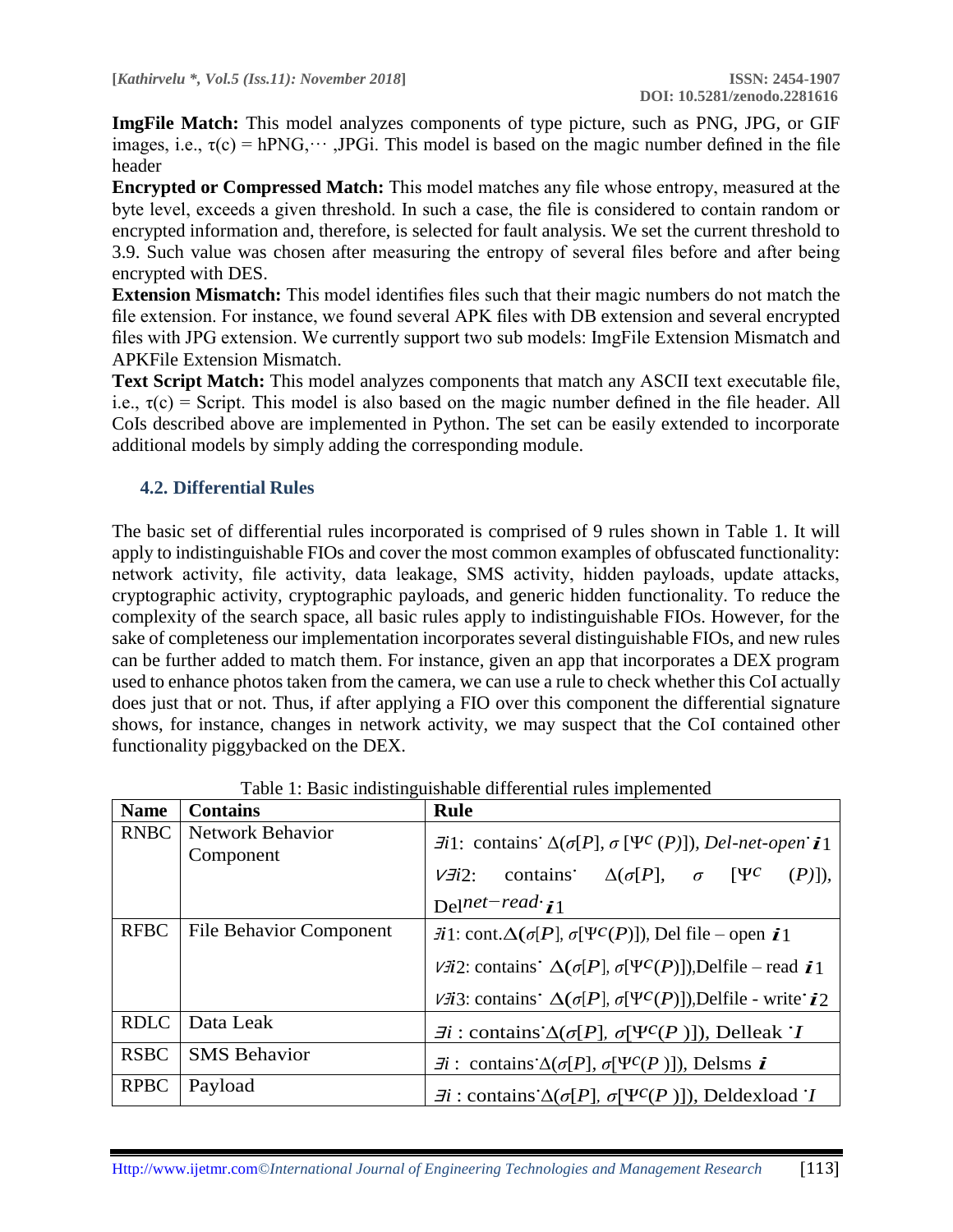| RUPC   Update Payload  | $\exists i$ 1: contains $\Delta(\sigma[P], \sigma[\Psi^c(P)])$ , Delnet-readi1               |
|------------------------|----------------------------------------------------------------------------------------------|
|                        | $\overline{A}$ : contains $\Delta(\sigma[P], \sigma[\Psi^c(P)])$ , Deldexload i              |
| $RCBC$ $Crypto$        | $\exists i$ : contains $\Delta(\sigma[P], \sigma[\Psi^c(P)])$ , Delcrypto I                  |
| RCPC   Crypto Payload  | $\exists i$ 1: contains $\Delta(\sigma[P], \sigma[\Psi^c(P)])$ , Delcrypto $\mathbf{i}$ 1    |
|                        | $\overline{A} \overline{A}$ : contains $\Delta(\sigma[P], \sigma[\Psi^c(P)])$ , Deldexload i |
| RHFC   Hidden Function | $\neg$ equal $\Delta(\sigma[P], \sigma[\Psi^c(P)]), \emptyset$                               |

### **5. Results**

An app which performs the activities of a malicious application is created and its operation is shown in figure 2.

| <b>Write files</b>    |  |
|-----------------------|--|
| <b>Read files</b>     |  |
| <b>Delete files</b>   |  |
| <b>Delete Contact</b> |  |
| <b>Read SMS</b>       |  |
| <b>Send SMS</b>       |  |

Figure 2: List of operations performed by Malware App

Create a file in our smart phone without our knowledge. Read all the files in our phone and also can delete the ones theyrequire. Read all the contacts in our phone and can delete them automatically, Read all the messages in our phone. Send messages to others.

These are the basic operations which will be performed daily in our day to day life. But these activities will be done by the malicious app in the background without our knowledge. Now, this becomes a great threat to the security to our data since we might have some confidential information in our phone such as passwords, bank account numbers, ATM pin numbers etc.

### **5.1. Security App**

All those malicious apps can be detected by this security app. And this app, will also give the details about what are all the operation that are done by those malicious apps.

The prototype allows to perform the analysis in parallel. We presently limit our implementation to a small number of CoI models, FIO operators, and differential matching operators. This architecture allows security experts to further extend this and configure their own operators based on their experience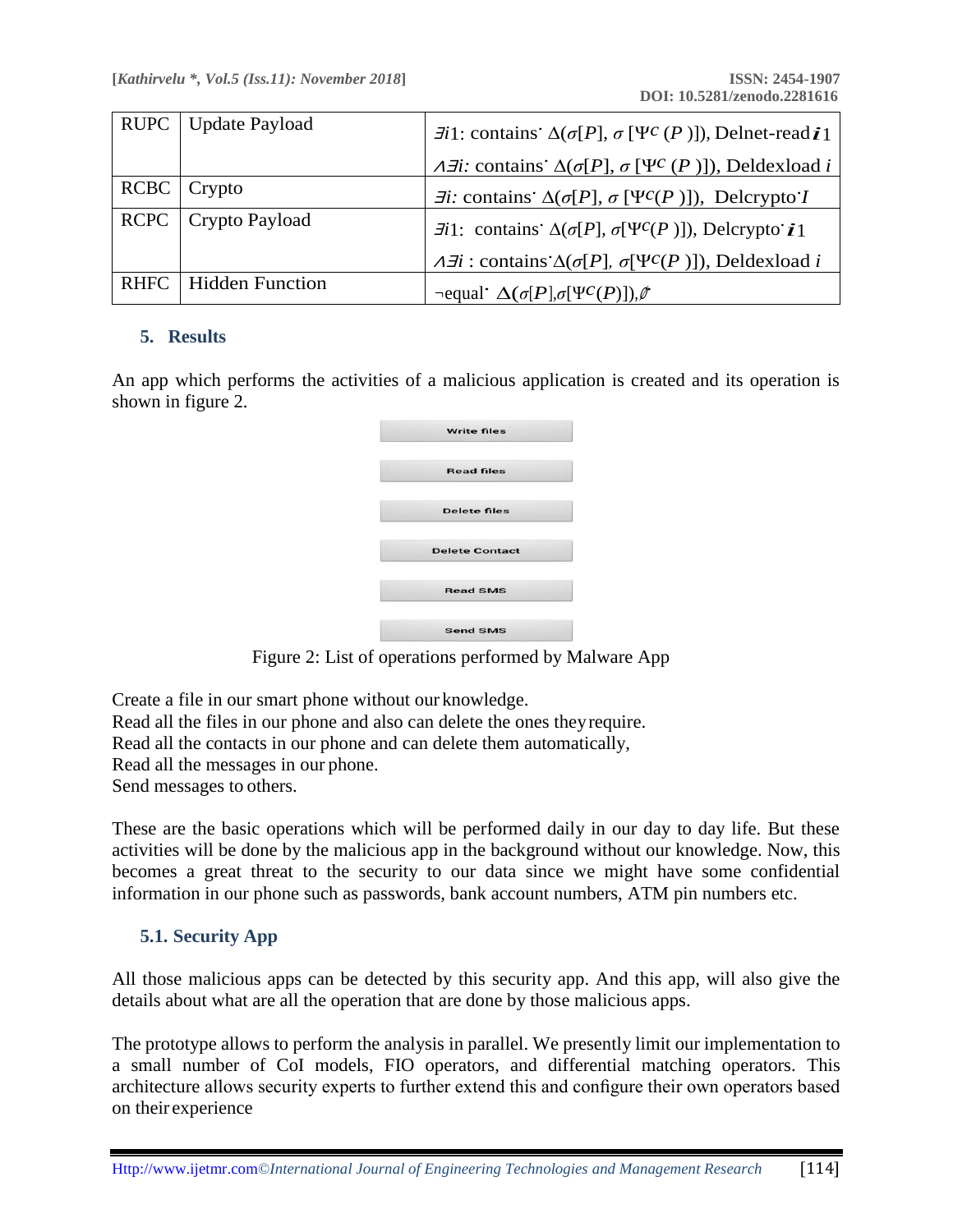

Figure 3: Screen shot of operation done by Malicious App

## **6. Conclusions**

In this paper we have presented a framework for malware analysis based on the notion of differential fault analysis. The architecture is described and provided a formal model of differential fault analysis. Additionally, we have an open source prototype implementation with a versatile design that can be the basis for further research in this area. Differential fault analysis in the way implemented is a powerful and novel dynamic analysis technique that can identify potentially malicious components hidden within an app package. Additionally, empowering dynamic analysis with a fault injection approach can be used to differentiate "gray" from legitimate behavior when analyzing gray ware. This is a good complement to static analysis tools, more focused on inspecting code components but possibly missing pieces of code hidden in data objects or just obfuscated.

### **References**

- [1] Arp.D, Spreitzenbarth.M, Ubner.M.H, Gascon.H, and Rieck.K, "Drebin: Effective and explainable detection of android malware in your pocket," in Proc. NDSS, February 2014.
- [2] Egele.M, Scholte.T, Kirda.E, and Kruegel.C, "A survey on automated dynamic malware-analysis techniques and tools," ACM Comput. Surv., vol. 44, no. 2, pp. 6:1–6:42, Mar. 2012.
- [3] Cai.L and Chen.H, "Touchlogger: inferring keystrokes on touch screen from smartphone motion," in Proc. USENIX, ser. HotSec'11, Berkeley, CA, USA, 2011, pp. 9–9.
- [4] Christodorescu.M, Jha.S, Seshia.S, Song.D, and Bryant.R, "Semantics-aware malware detection," in Security and Privacy, 2005 IEEE Symposium on, May 2005, pp. 32–46.
- [5] D. Perez and J. Pico, "A practical attack against GPRS/EDGE/UMTS/HSPA mobile data communications," Black Hat DC, 2011.
- [6] G. Suarez-Tangil, J. E. Tapiador, P. Peris, and A. Ribagorda, ―Evolution, detection and analysis of malware for smart devices‖, IEEE Comms. Surveys & Tut., vol. 16, no. 2, pp. 961–987, May 2014.